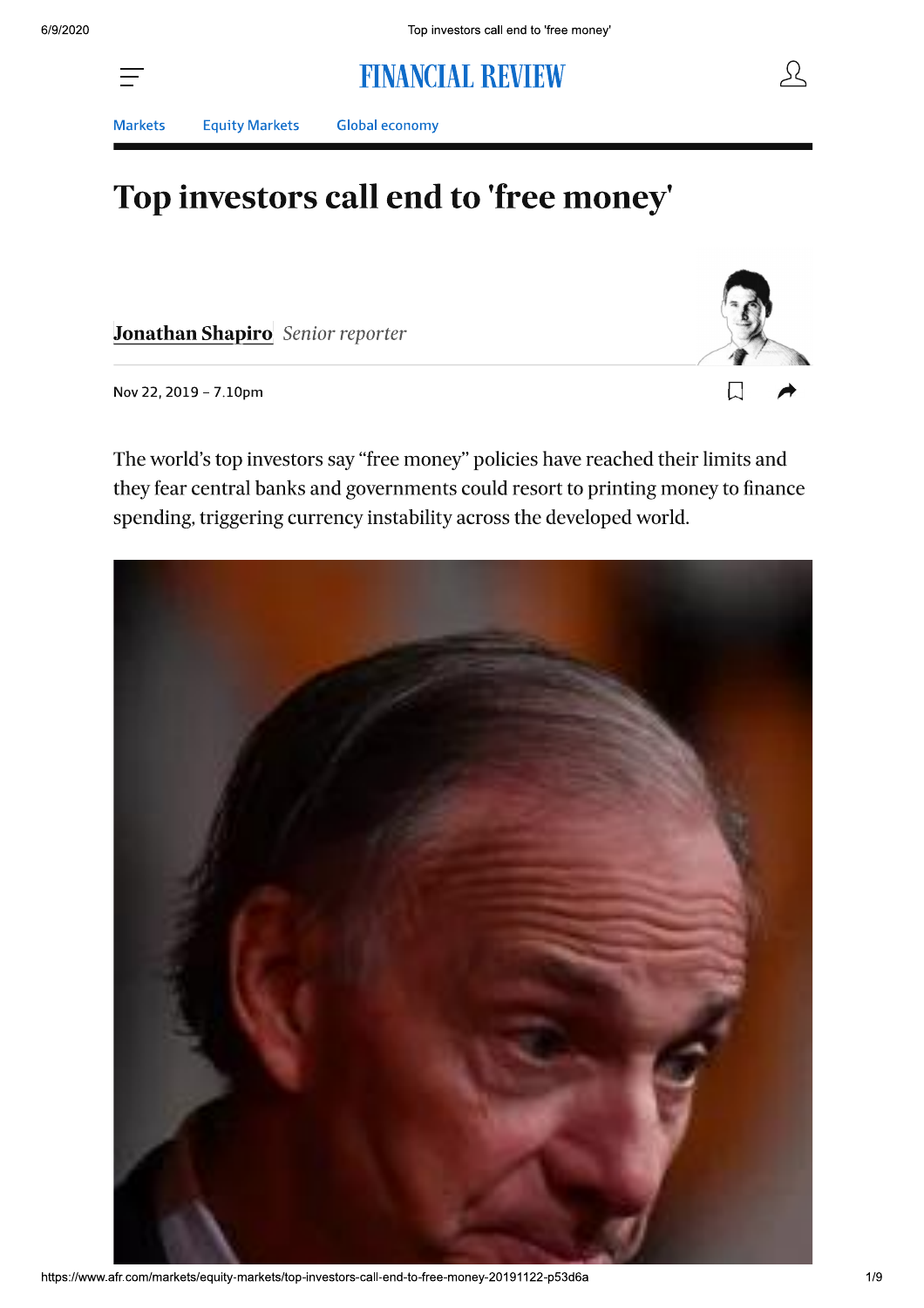

Ray Dalio at the Sohn Hearts and Minds conference in Sydney on Friday. Sam Mooy

"We are coming into an environment where the return of money is becoming more important than the return on money," Ray Dalio, the billionaire founder of \$235 billion US hedge fund Bridgewater told some of Australia's wealthiest and most powerful investors at a charity conference in Sydney.

Mr Dalio said the world was entering a "risky environment" as "mature, developed world" currencies, such as the US dollar, yen and euro, were at risk of devaluation while growing tensions between major economies raised the additional threat of capital being trapped.

"We'll have large deficits and then there will be more monetisation of that," Mr Dalio said.

He said investors had to be cautious and "diversify themselves well" from the major currencies, which were "at the end of their cycles".

Mr Dalio said it was time to consider investing in "different countries," without specifying which ones. He later told Australia's top fund manager, Hamish Douglass of Magellan, that gold had historically proved a reliable instrument of diversification.

Howard Marks, the co-founder of \$122 billion debt fund Oaktree Capital and another of the world's most celebrated fund managers, said it was time for investors to "play defence" after a decade of falling interest rates had pushed up asset prices.

"We're living in an uncertain, risky, low-return world," Mr Marks said.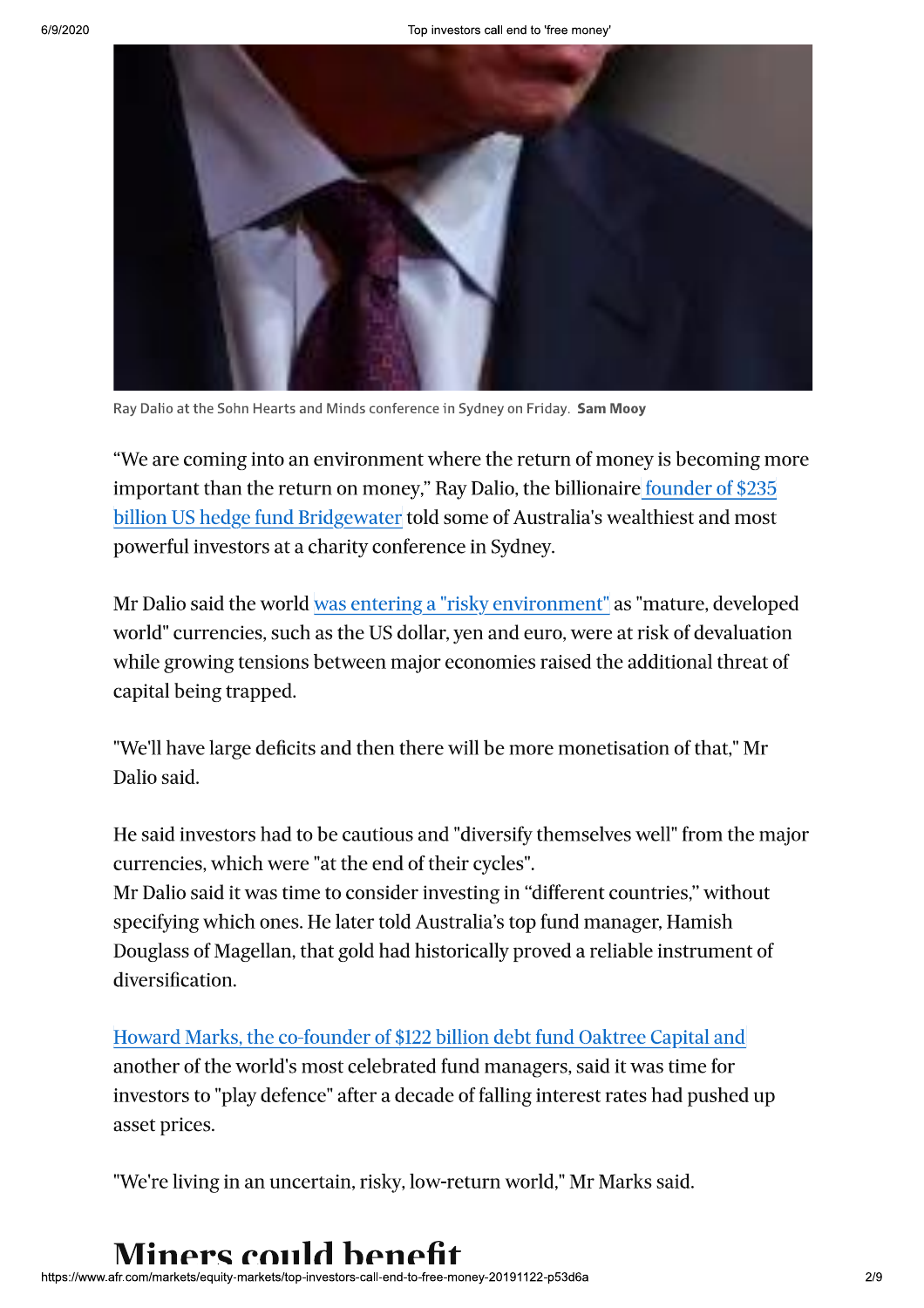Top investors call end to 'tree money'<br>
Tim afraid to be invested of late but I'm also a little afraid not to be invested."<br>
Australia's top stock pickers told the <u>Sohn Hearts & Minds Conference</u> that the<br>
mining sector s

populism and political instability.

"Today we have the largest wealth gap, and the largest political gap," Mr Dalio said.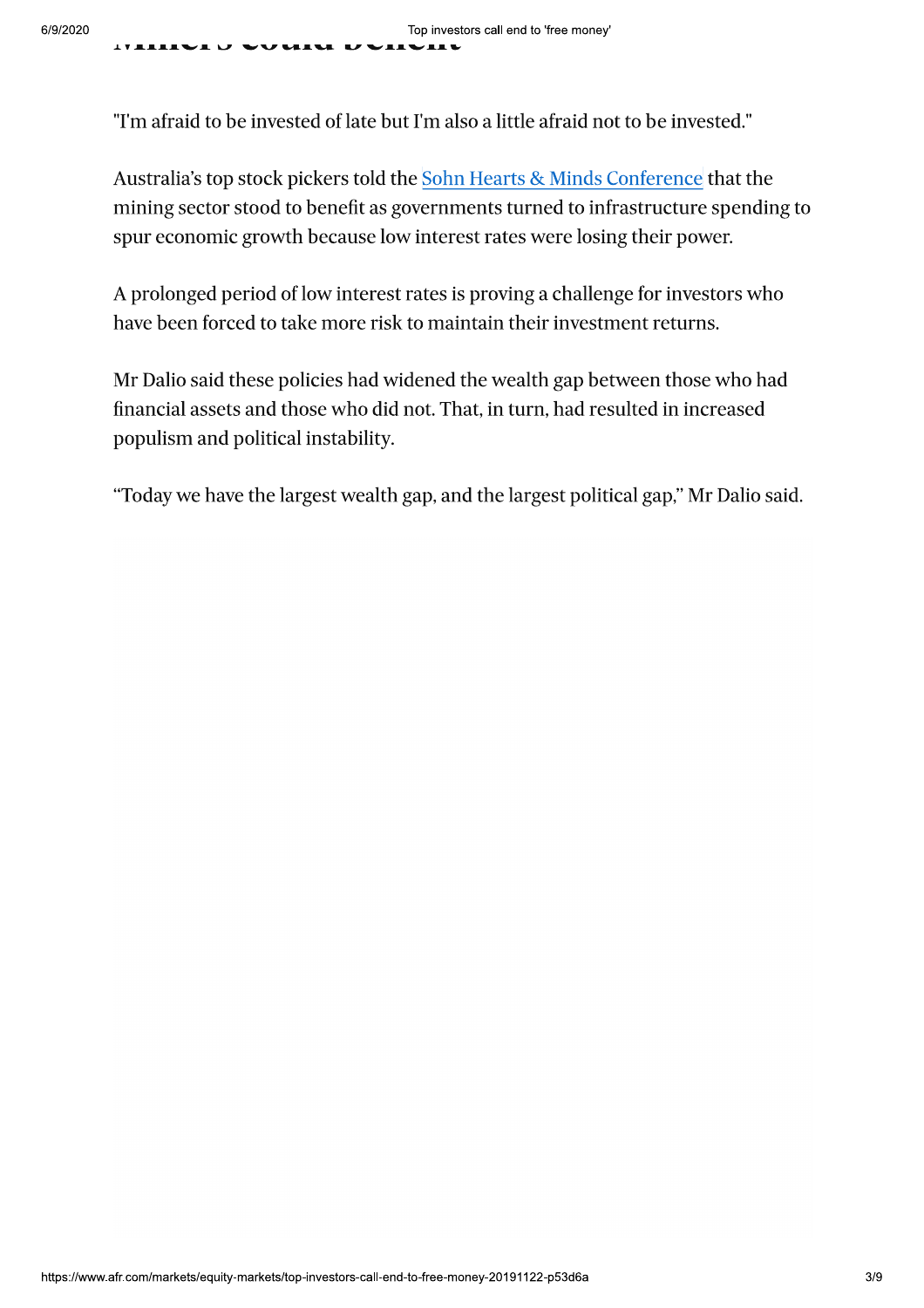Magellan's Hamish Douglass plans to explore gold as an alternative to holding cash in currencies. Dominic Lorrimer

Not all top investors delivered a cautious tale, however. Robert Kapito, co-founder of funds management titan Blackrock, said too many investors were out of the market sitting on cash.

"We have investors scared to sit in cash and miss another year of good returns."

Mr Kapito said volatility was low, earnings were strong, unemployment was low and "fundamentals were good".

"The case for expansion remains intact."

The Reserve Bank of Australia is expected to outline its blueprint for quantitative easing after cutting the cash rate to below 1 per cent for the first time.

While central banks have resorted to quantitative easing to buy bonds and other assets as a form of stimulus, they have yet to directly "print money" to finance government spending.

But the prospect has prompted Magellan's Mr Douglass to explore gold as an alternative to cash being held in currencies such as the US dollar, which could be at risk of devaluation.

"You have to look at the histories of currencies," Mr Dalio told Mr Douglass during a panel discussion.

"Then you have to look at what the marginal benefits of diversification are as you add gold to a portfolio relative to what you have."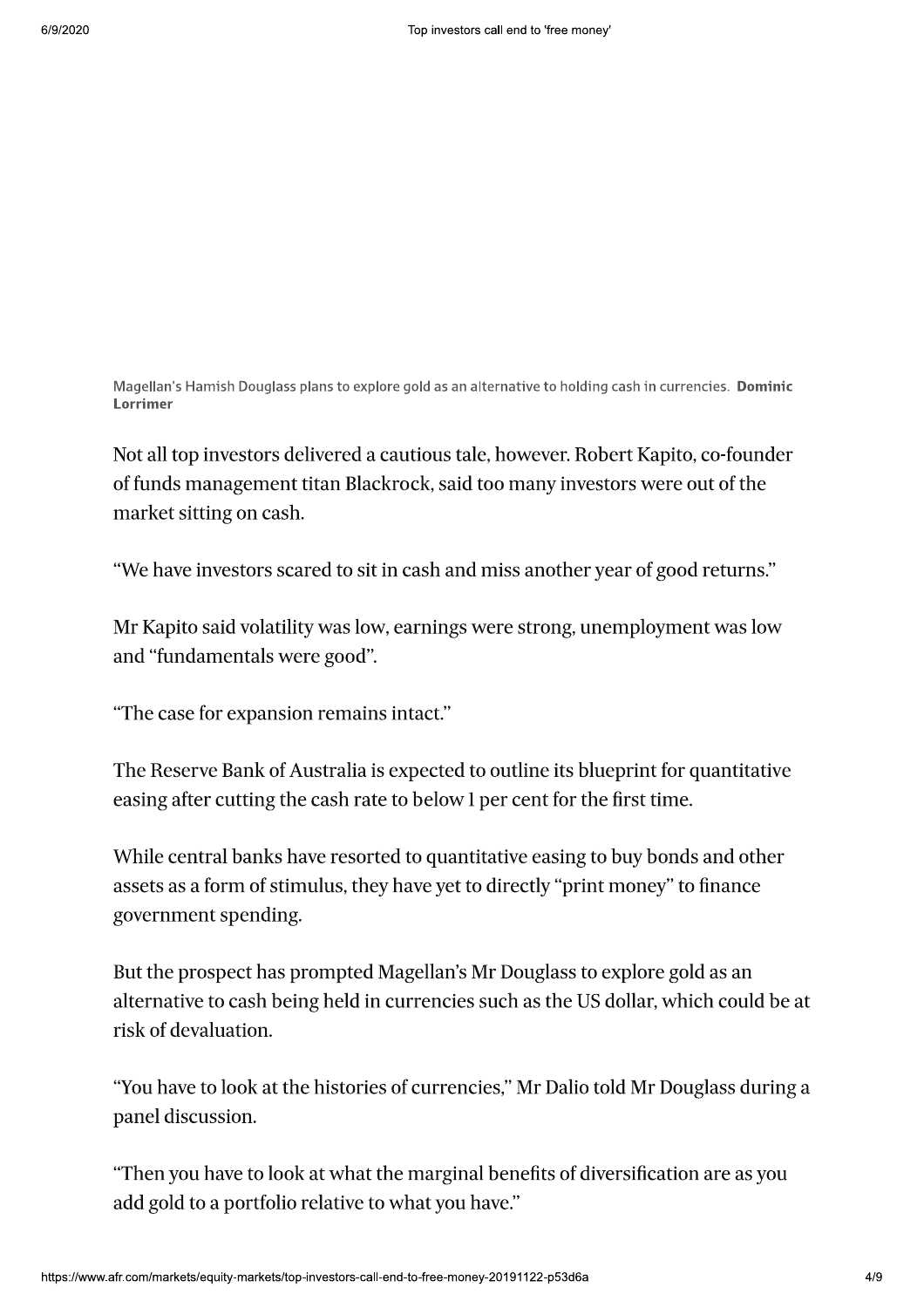# If you've ever had a teenager in the house, they're chaotic and tempestuous ... but you also know the teenager's best decades lie ahead.

-Howard Marks, Oaktree Capital

Mr Marks said he was a "value investor" and had avoided gold because it did not produce any cash flows and it was therefore hard to determine whether an investment was cheap or expensive.

"What's good about gold? Well, it always has worked. It's worked as a store of value and protection against chaos," Mr Marks said.

While Mr Dalio and Mr Marks feared the risks to financial assets were increasing, local and international stockpickers were still finding opportunities in technology and through exposure to Chinese consumers.

Mr Marks likened China to a teenager in a world where Europe and Japan were economic senior citizens and the US was a mature adult.

"If you've ever had a teenager in the house, they're chaotic and tempestuous ... but you also know the teenager's best decades lie ahead."

The potential shift of policymakers away from lowering interest rates and towards increased spending is providing an opportunity for some of Australia's shrewdest hedge fund managers.

Regal Funds Management's Phil King told the conference mining stocks were the perfect hedge for investors because they would perform well if central banks succeed in engineering a breakout in inflation.



**RFI ATFD** Sohn's focus on Australia, China and gold

"We think increased infrastructure spending around the world will be very positive for mining stocks," he said.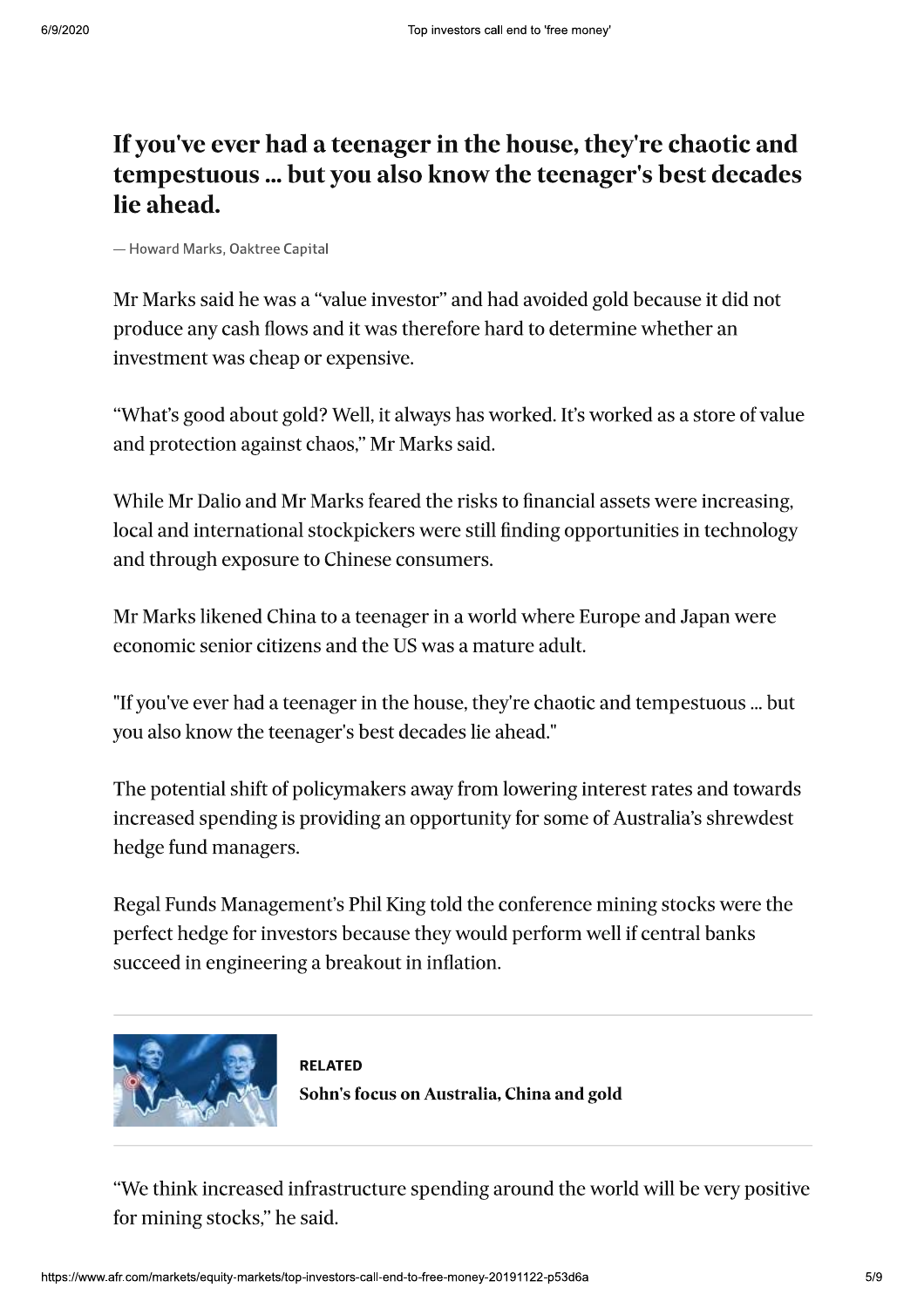Mining companies are not so much investing in new mines or expansions, they're actually returning cash to shareholders," Mr King said.

"The demand side looks weak at the moment, but that's the opportunity," he said.

Mr King, who has a reputation as an astute short seller, said there was a bubble in the Australian biotech sector.

"Mark Twain once said a mining company is a hole in the ground with a liar on top," he said.

"An Australian biotech is a medical lab with a good salesperson on top."

Airlie Funds Management's Emma Fischer also pitched an investment in mining company Mineral Resources as her best investment idea.





**Jonathan Shapiro** writes about banking and finance, specialising in hedge funds, corporate debt, private equity and investment banking. He is based in Sydney. Connect with Jonathan on Twitter. Email Jonathan at jonathan.shapiro@afr.com



### **LATEST STORIES**

### **Opinion** Property investment

# Home Builder grant unlikely to pay off for opportunists

3 mins ago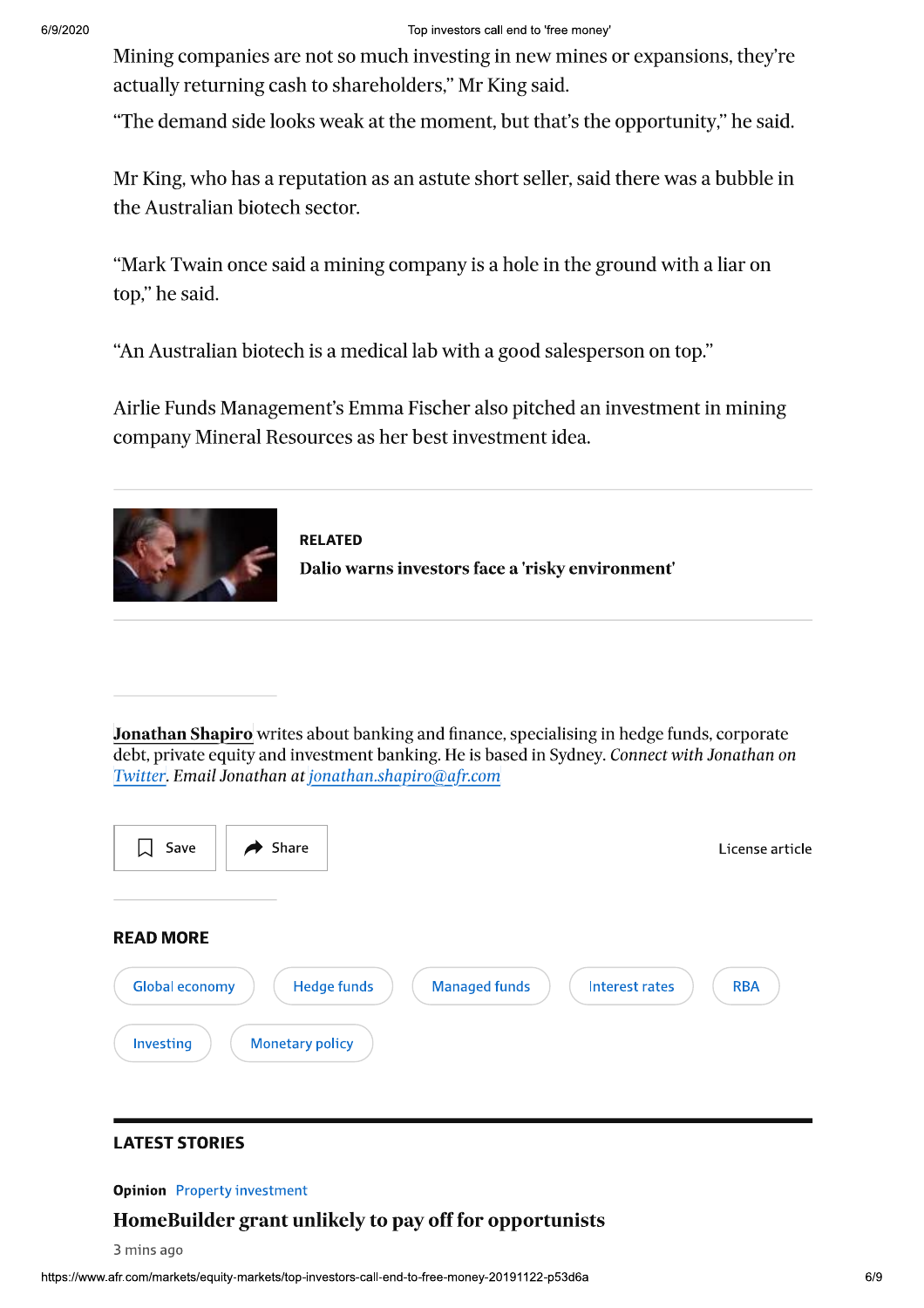### **Street Talk**

### Big writedowns pressure REIT balance sheets: Morgan Stanley

9 mins ago

### **Opinion** Sharemarket

### Why bank shares are not a risk-free trade

22 mins ago

### Spending

### Two in three women will not return to pre-virus spending

44 mins ago

### **MOST VIEWED IN MARKETS**

|                          | Why retail investors are exposed to a second market crash         |  |
|--------------------------|-------------------------------------------------------------------|--|
| $\mathcal{L}$            | Live / ASX surges past 6000 as \$A forges ahead on recovery hopes |  |
| $\mathcal{B}$            | ASX to rise in wake of extended US rally                          |  |
| $\overline{\mathcal{A}}$ | How to avoid being stung in the equities market                   |  |
| $\mathcal{L}$            | Nasdaq hits record close, confirms bull market                    |  |

# **Financial Review Magazine**

# Why even the rich don't want to spend after the pandemic



Michael Smith

# What Glenn Stevens thinks we can learn from coronavirus crisis

## Nine-to-five doesn't work in a digital world, says Scott Farquhar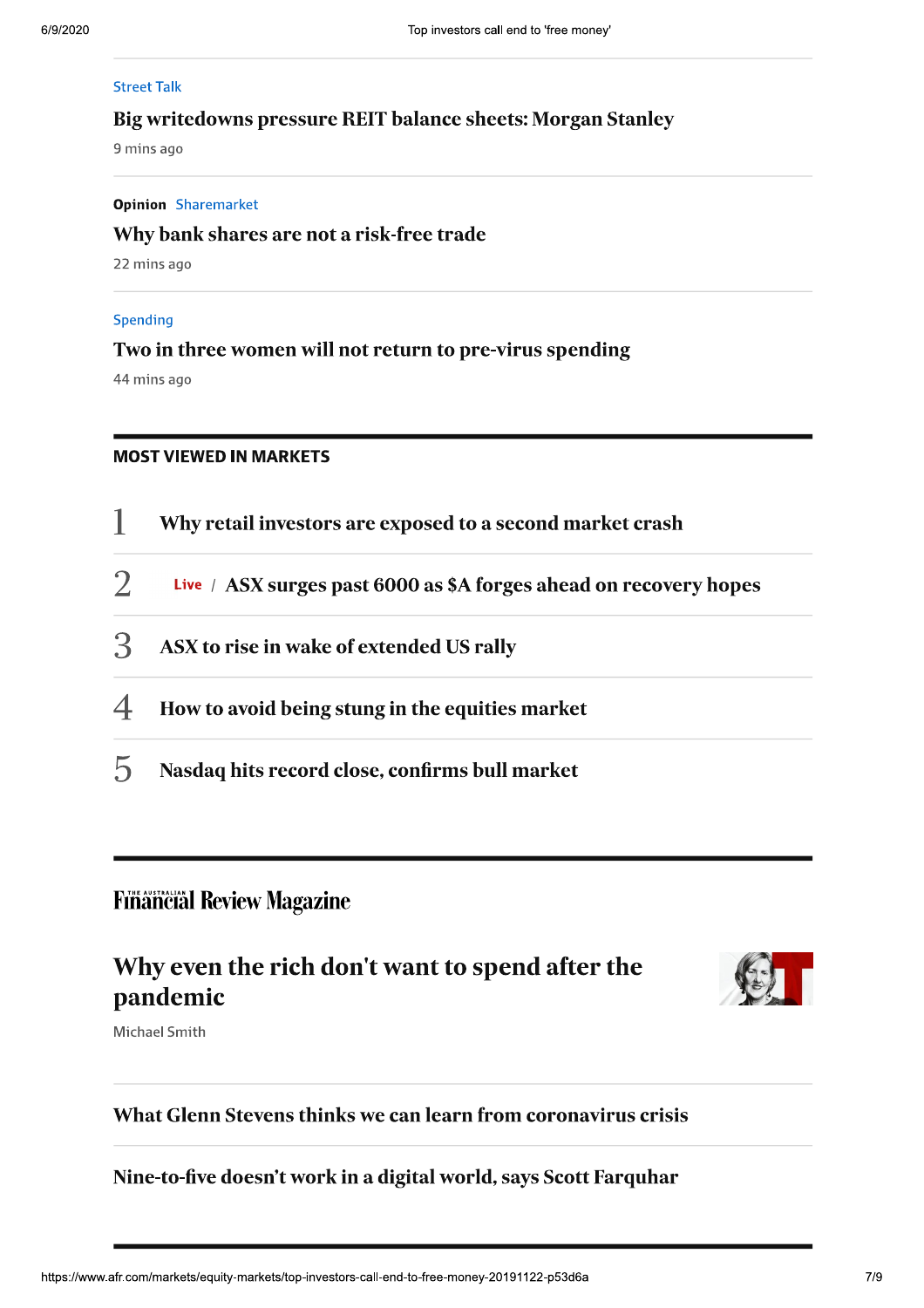# **EXECUTE:**<br> **EXECUTE:**<br> **EXECUTE:**<br> **EXECUTE:**<br> **EXECUTE:**<br> **EXECUTE:**<br> **EXECUTE:**<br> **EXECUTE:**<br> **EXECUTE:**<br> **EXECUTE:**<br> **EXECUTE:**<br> **EXECUTE:**<br> **EXECUTE:**<br> **EXECUTE:**<br> **EXECUTE:**<br> **EXECUTE:**<br> **EXECUTE:**<br> **EXECUTE:**<br> **EXEC**